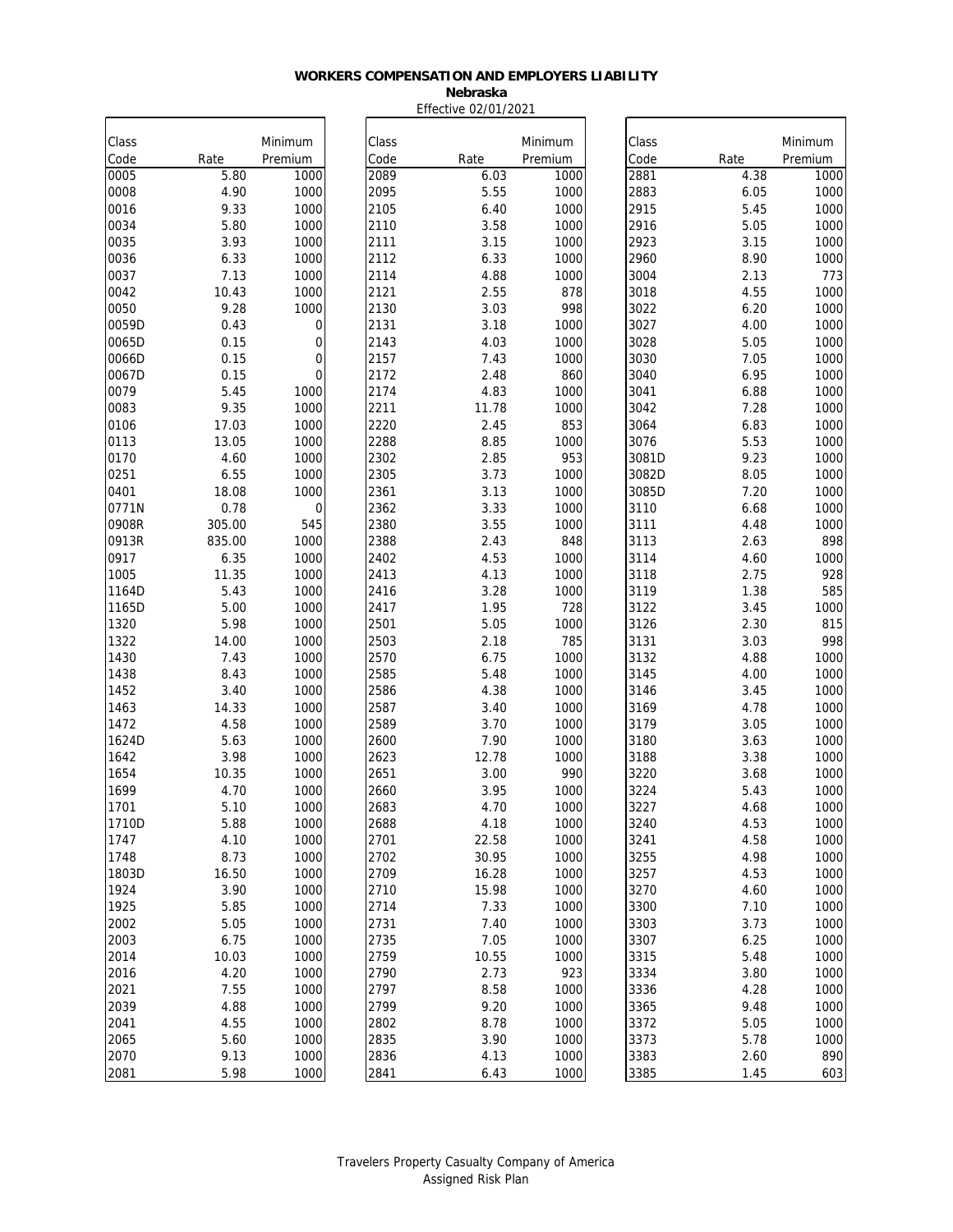#### **Nebraska** Effective 02/01/2021

| Class        |              | Minimum      | Class         |              | Minimum      | Class        |               | Minimum      |
|--------------|--------------|--------------|---------------|--------------|--------------|--------------|---------------|--------------|
| Code         | Rate         | Premium      | Code          | Rate         | Premium      | Code         | Rate          | Premium      |
| 3400         | 4.60         | 1000         | 4243          | 4.13         | 1000         | 5059         | 31.88         | 1000         |
| 3507         | 4.33         | 1000         | 4244          | 4.75         | 1000         | 5102         | 9.35          | 1000         |
| 3515         | 3.88         | 1000         | 4250          | 2.98         | 985          | 5146         | 8.50          | 1000         |
| 3548         | 2.00         | 740          | 4251          | 5.05         | 1000         | 5160         | 3.65          | 1000         |
| 3559         | 4.45         | 1000         | 4263          | 3.85         | 1000         | 5183         | 5.35          | 1000         |
| 3574         | 3.05         | 1000         | 4273          | 5.03         | 1000         | 5188         | 5.73          | 1000         |
| 3581         | 2.45         | 853          | 4279          | 3.68         | 1000         | 5190         | 4.43          | 1000         |
| 3612         | 2.88         | 960          | 4283          | 2.33         | 823          | 5191         | 1.50          | 615          |
| 3620         | 5.45         | 1000         | 4299          | 3.38         | 1000         | 5192         | 4.63          | 1000         |
| 3629         | 2.60         | 890          | 4304          | 6.90         | 1000         | 5213         | 10.73         | 1000         |
| 3632         | 4.75         | 1000         | 4307          | 2.90         | 965          | 5215         | 11.03         | 1000         |
| 3634         | 2.63         | 898          | 4351          | 1.33         | 573          | 5221         | 8.00          | 1000         |
| 3635         | 3.63         | 1000         | 4352          | 2.60         | 890          | 5222         | 11.58         | 1000         |
| 3638         | 3.33         | 1000         | 4361          | 1.38         | 585          | 5223         | 7.60          | 1000         |
| 3642         | 2.13         | 773          | 4410          | 4.78         | 1000         | 5348         | 6.38          | 1000         |
| 3643         | 3.13         | 1000         | 4420          | 6.85         | 1000         | 5402         | 8.85          | 1000         |
| 3647         | 4.28         | 1000         | 4431          | 5.18         | 1000         | 5403         | 9.38          | 1000         |
| 3648         | 3.00         | 990          | 4432          | 1.90         | 715          | 5437         | 8.05          | 1000         |
| 3681         | 1.68         | 660          | 4452          | 4.10         | 1000         | 5443         | 6.23          | 1000         |
| 3685         | 1.68         | 660          | 4459          | 4.30         | 1000         | 5445         | 9.45          | 1000         |
| 3719         | 1.80         | 690          | 4470          | 5.13         | 1000         | 5462         | 11.25         | 1000         |
| 3724         | 6.03         | 1000         | 4484          | 3.85         | 1000         | 5472         | 8.78          | 1000         |
| 3726         | 5.60         | 1000         | 4493          | 4.18         | 1000         | 5473         | 12.85         | 1000         |
| 3803         | 3.83         | 1000         | 4511          | 1.08         | 510          | 5474         | 9.98          | 1000         |
| 3807         | 3.95         | 1000         | 4557          | 3.48         | 1000         | 5478         | 5.60          | 1000         |
| 3808         | 6.10         | 1000         | 4558          | 2.90         | 965          | 5479         | 9.60          | 1000         |
| 3821         | 9.43         | 1000         | 4568          | 3.43         | 1000         | 5480         | 9.88          | 1000         |
| 3822         | 5.75         | 1000         | 4581          | 1.58         | 635          | 5491         | 3.23          | 1000         |
| 3824         | 6.28         | 1000         | 4583          | 6.15         | 1000         | 5506         | 11.88         | 1000         |
| 3826         | 1.33         | 573          | 4611          | 2.05         | 753          | 5507         | 8.43          | 1000         |
| 3827         | 4.00         | 1000         | 4635          | 5.78         | 1000         | 5535         | 12.08         | 1000         |
| 3830         | 1.90         | 715          | 4653          | 2.55         | 878          | 5537         | 7.45          | 1000         |
| 3851         | 3.38         | 1000         | 4665          | 11.58        | 1000         | 5551         | 18.13         | 1000         |
| 3865         | 3.40         | 1000         | 4683          | 7.43         | 1000         | 5606         | 1.85          | 703          |
| 3881<br>4000 | 5.00<br>7.28 | 1000<br>1000 | 4686<br>4692  | 3.90<br>1.10 | 1000<br>515  | 5610         | 8.20<br>15.00 | 1000<br>1000 |
| 4021         |              | 1000         | 4693          | 1.53         | 623          | 5645<br>5703 | 25.95         | 1000         |
| 4024D        | 6.43<br>7.63 | 1000         |               | 2.40         | 840          |              | 25.25         |              |
| 4034         | 9.60         | 1000         | 4703          | 3.43         | 1000         | 5705<br>5951 | 0.90          | 1000<br>465  |
| 4036         | 3.45         | 1000         | 4717<br>4720  | 3.40         | 1000         | 6003         | 8.73          | 1000         |
| 4038         | 4.00         |              | 4740          | 1.98         | 735          | 6005         | 5.40          | 1000         |
|              |              | 1000         |               |              |              |              |               |              |
| 4062         | 4.15         | 1000         | 4741          | 4.25<br>3.58 | 1000         | 6018         | 4.30          | 1000         |
| 4101<br>4109 | 4.03<br>0.80 | 1000<br>440  | 4751<br>4771N | 4.38         | 1000<br>1000 | 6045<br>6204 | 6.43<br>11.28 | 1000<br>1000 |
| 4110         | 1.48         | 610          | 4777          | 5.15         | 1000         | 6206         | 4.35          | 1000         |
| 4111         | 2.15         | 778          | 4825          | 1.15         | 528          | 6213         | 2.28          | 810          |
| 4114         | 4.30         | 1000         | 4828          | 2.83         | 948          | 6214         | 3.05          | 1000         |
| 4130         | 6.60         | 1000         | 4829          | 1.98         | 735          | 6216         | 8.38          | 1000         |
| 4131         | 8.20         | 1000         | 4902          | 3.95         | 1000         | 6217         | 9.10          | 1000         |
| 4133         | 3.33         | 1000         | 4923          | 1.58         | 635          | 6229         | 9.43          | 1000         |
| 4149         | 1.20         | 540          | 5020          | 8.33         | 1000         | 6233         | 4.63          | 1000         |
| 4206         | 4.88         | 1000         | 5022          | 10.98        | 1000         | 6235         | 8.15          | 1000         |
| 4207         | 3.10         | 1000         | 5037          | 23.50        | 1000         | 6236         | 10.50         | 1000         |
| 4239         | 6.73         | 1000         | 5040          | 10.23        | 1000         | 6237         | 2.18          | 785          |
| 4240         | 5.38         | 1000         | 5057          | 5.55         | 1000         | 6251D        | 7.35          | 1000         |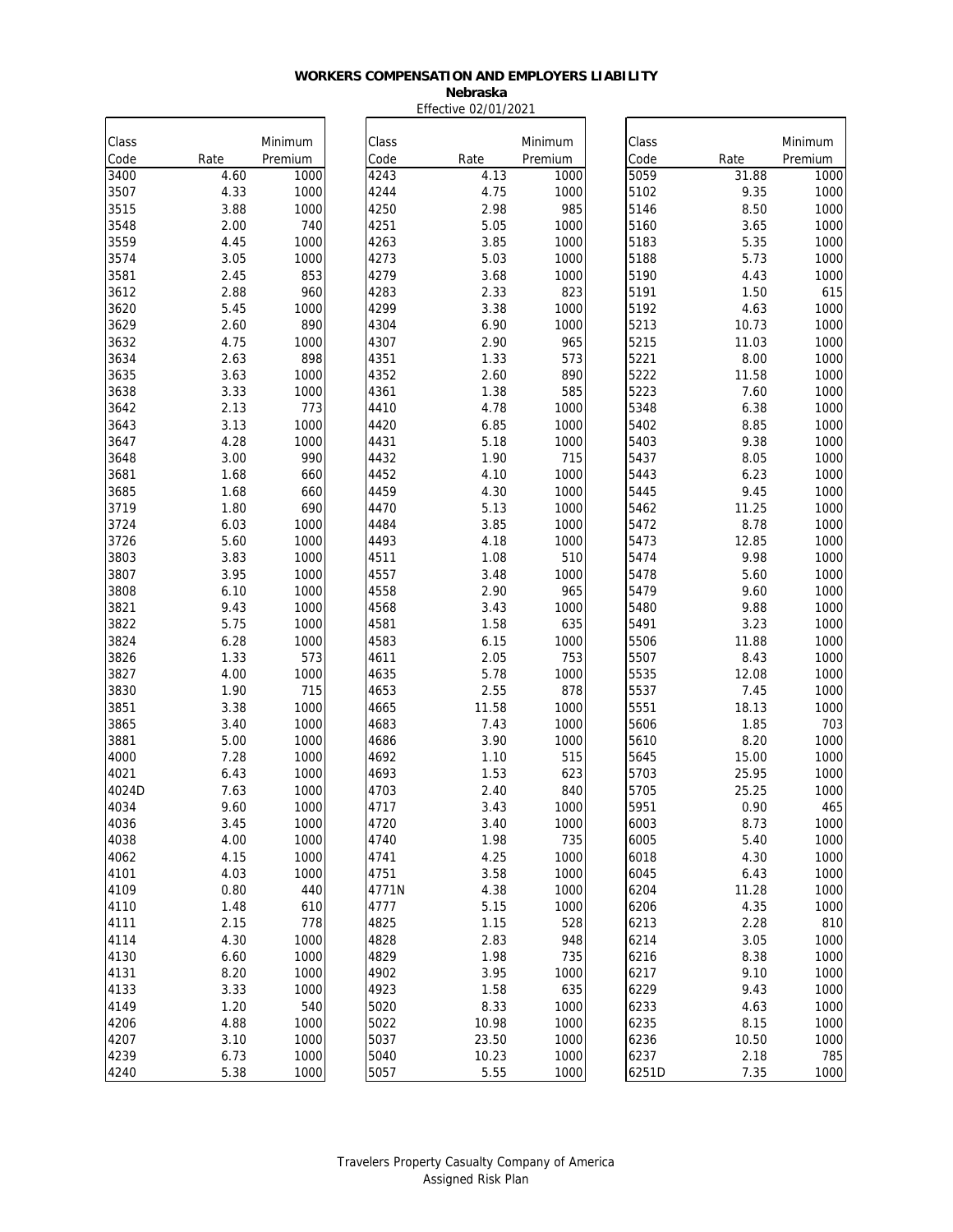#### **Nebraska** Effective 02/01/2021

| Class         |               | Minimum      | Class         |               | Minimum                    | Class        |               | Minimum      |
|---------------|---------------|--------------|---------------|---------------|----------------------------|--------------|---------------|--------------|
| Code          | Rate          | Premium      | Code          | Rate          | Premium                    | Code         | Rate          | Premium      |
| 6252D         | 11.50         | 1000         | 7394S         | 6.95          | 1000                       | 8116         | 3.90          | 1000         |
| 6306          | 11.65         | 1000         | 7395S         | 7.73          | 1000                       | 8203         | 10.60         | 1000         |
| 6319          | 5.88          | 1000         | 7398S         | 11.03         | 1000                       | 8204         | 7.55          | 1000         |
| 6325          | 5.93          | 1000         | 7402          | 0.30          | 315                        | 8209         | 8.23          | 1000         |
| 6400          | 9.05          | 1000         | 7403          | 5.90          | 1000                       | 8215         | 5.00          | 1000         |
| 6503          | 3.73          | 1000         | 7405N         | 2.03          | 1000                       | 8227         | 5.75          | 1000         |
| 6504          | 4.98          | 1000         | 7420          | 6.75          | 1000                       | 8232         | 7.93          | 1000         |
| 6702S         | 8.78          | 1000         | 7421          | 1.43          | 598                        | 8233         | 4.60          | 1000         |
| 6703S         | 13.93         | 1000         | 7422          | 3.20          | 1000                       | 8235         | 7.85          | 1000         |
| 6704S         | 9.75<br>7.23  | 1000<br>1000 | 7425<br>7431N | 2.80          | 940<br>853                 | 8263         | 10.48<br>8.20 | 1000         |
| 6801F         | 10.65         | 1000         | 7445N         | 1.60          |                            | 8264         | 8.30          | 1000<br>1000 |
| 6811          | 16.35         |              | 7453N         | 1.10<br>0.85  | $\mathbf 0$<br>$\mathbf 0$ | 8265<br>8279 | 10.35         |              |
| 6824F         | 9.83          | 1000<br>1000 | 7502          | 2.78          | 935                        | 8288         | 11.53         | 1000<br>1000 |
| 6826F         |               | 1000         | 7515          | 1.75          | 678                        |              |               | 1000         |
| 6834          | 5.13          |              |               |               |                            | 8291         | 5.65          |              |
| 6836<br>6843F | 6.80<br>17.93 | 1000<br>1000 | 7520<br>7538  | 7.10<br>10.68 | 1000<br>1000               | 8292<br>8293 | 7.00<br>12.80 | 1000<br>1000 |
|               | 11.48         | 1000         | 7539          |               | 1000                       | 8304         | 9.08          | 1000         |
| 6845F         |               | 1000         |               | 3.65          | 1000                       | 8350         | 9.83          |              |
| 6854<br>6872F | 8.00<br>18.65 | 1000         | 7540<br>7580  | 4.60<br>4.93  | 1000                       | 8380         | 3.88          | 1000<br>1000 |
|               | 32.58         | 1000         | 7590          | 7.18          | 1000                       | 8381         | 4.08          |              |
| 6874F<br>6882 | 6.03          | 1000         | 7600          | 6.65          | 1000                       | 8385         | 4.33          | 1000<br>1000 |
| 6884          | 9.55          | 1000         | 7605          | 3.30          | 1000                       | 8392         | 4.05          | 1000         |
| 7016S         | 5.78          | 1000         | 7610          | 0.88          | 460                        | 8393         | 2.50          | 865          |
| 7024S         | 6.43          | 1000         | 7705          | 8.20          | 1000                       | 8500         | 9.40          | 1000         |
| 7038S         | 10.05         | 1000         | 7710          | 11.58         | 1000                       | 8601         | 0.60          | 390          |
| 7046S         | 12.93         | 1000         | 7711          | 11.58         | 1000                       | 8602         | 2.63          | 898          |
| 7047S         | 9.18          | 1000         | 7720          | 4.80          | 1000                       | 8603         | 0.15          | 278          |
| 7050S         | 15.95         | 1000         | 7855          | 7.23          | 1000                       | 8606         | 3.05          | 1000         |
| 7090S         | 11.18         | 1000         | 8001          | 4.10          | 1000                       | 8709F        | 10.70         | 1000         |
| 7098S         | 14.35         | 1000         | 8002          | 3.58          | 1000                       | 8719         | 6.93          | 1000         |
| 7099S         | 20.48         | 1000         | 8006          | 3.28          | 1000                       | 8720         | 1.78          | 685          |
| 7133          | 4.85          | 1000         | 8008          | 1.83          | 698                        | 8721         | 0.93          | 473          |
| 7151S         | 5.90          | 1000         | 8010          | 2.98          | 985                        | 8723         | 0.28          | 310          |
| 7152S         | 9.35          | 1000         | 8013          | 0.80          | 440                        | 8725         | 4.33          | 1000         |
| 7153S         | 6.55          | 1000         | 8015          | 1.35          | 578                        | 8726F        | 5.03          | 1000         |
| 7219          | 12.15         | 1000         | 8017          | 2.75          | 928                        | 8734S        | 0.88          | 460          |
| 7222          | 11.83         | 1000         | 8018          | 4.28          | 1000                       | 8737S        | 0.80          | 440          |
| 7225          | 11.58         | 1000         | 8021          | 4.20          | 1000                       | 8738S        | 1.25          | 553          |
| 7230          | 13.33         | 1000         | 8031          | 4.33          | 1000                       | 8742         | 0.65          | 403          |
| 7231          | 13.10         | 1000         | 8032          | 3.15          | 1000                       | 8745         | 6.38          | 1000         |
| 7232          | 12.45         | 1000         | 8033          | 2.93          | 973                        | 8748         | 0.83          | 448          |
| 7309F         | 20.38         | 1000         | 8037          | 3.20          | 1000                       | 8755         | 0.50          | 365          |
| 7313F         | 8.03          | 1000         | 8039          | 2.28          | 810                        | 8799         | 0.83          | 448          |
| 7317F         | 17.60         | 1000         | 8044          | 4.55          | 1000                       | 8800         | 2.45          | 853          |
| 7327F         | 43.18         | 1000         | 8045          | 1.00          | 490                        | 8803         | 0.13          | 273          |
| 7333S         | 14.43         | 1000         | 8046          | 3.68          | 1000                       | 8805S        | 0.38          | 335          |
| 7335S         | 16.03         | 1000         | 8047          | 1.40          | 590                        | 8810         | 0.28          | 310          |
| 7337S         | 22.88         | 1000         | 8058          | 4.88          | 1000                       | 8814S        | 0.33          | 323          |
| 7350F         | 21.80         | 1000         | 8072          | 1.08          | 510                        | 8815S        | 0.53          | 373          |
| 7360          | 7.23          | 1000         | 8102          | 3.33          | 1000                       | 8820         | 0.33          | 323          |
| 7370          | 7.40          | 1000         | 8103          | 4.48          | 1000                       | 8824         | 4.03          | 1000         |
| 7380          | 8.88          | 1000         | 8106          | 9.83          | 1000                       | 8826         | 3.75          | 1000         |
| 7382          | 7.18          | 1000         | 8107          | 4.98          | 1000                       | 8831         | 2.18          | 785          |
| 7390          | 7.45          | 1000         | 8111          | 3.08          | 1000                       | 8832         | 0.45          | 353          |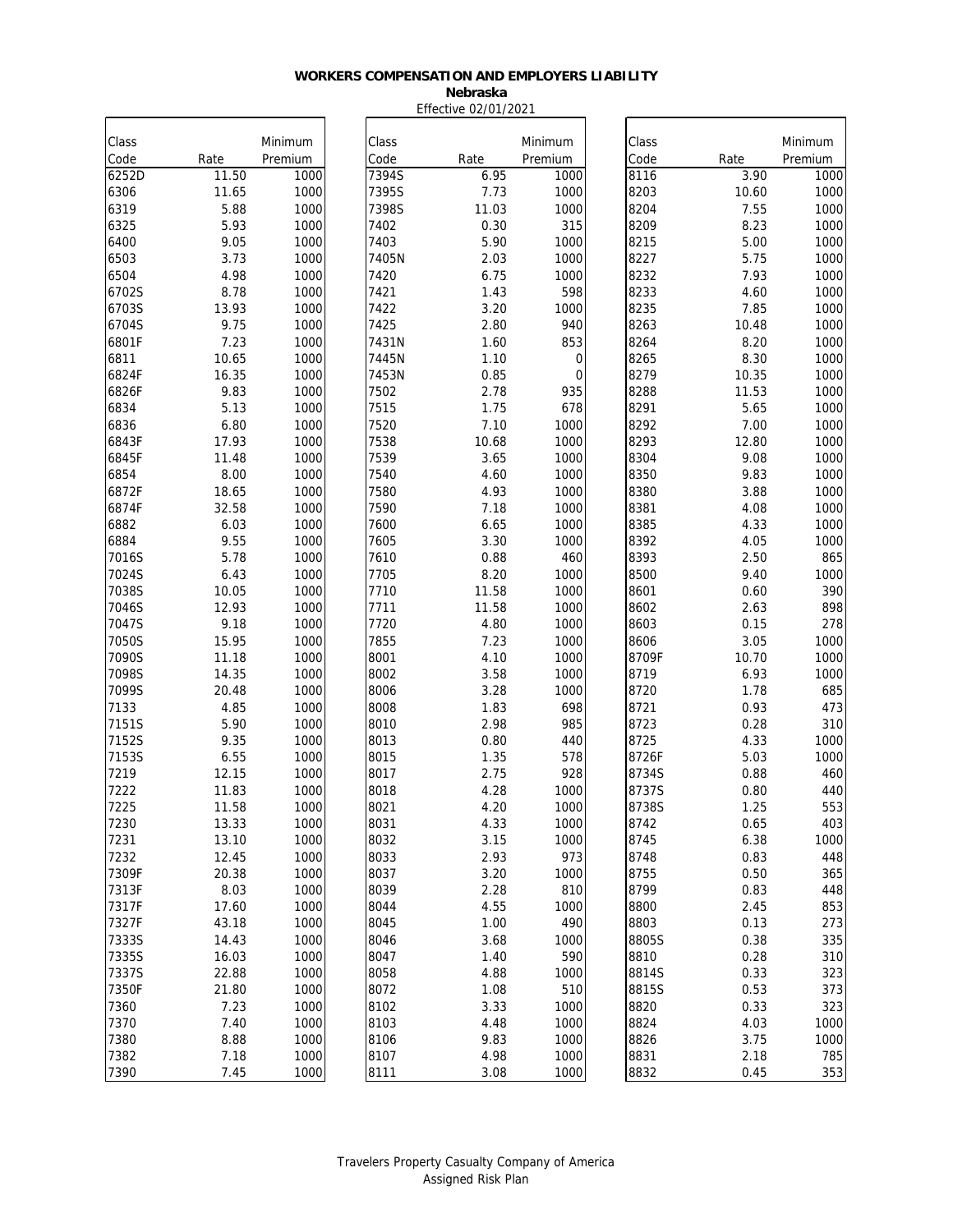**Nebraska** Effective 02/01/2021

Class

Code Rate

| Class        |                | Minimum      |
|--------------|----------------|--------------|
| Code         | Rate           | Premium      |
| 8833         | 1.38           | 585          |
| 8835         | 3.43           | 1000         |
| 8842         | 3.75           | 1000         |
| 8855         | 0.23           | 298          |
| 8856         | 0.88           | 460          |
| 8864         | 2.95           | 978          |
| 8868         | 0.65           | 403          |
| 8869         | 1.65           | 653          |
| 8871         | 0.13           | 273          |
| 8901         | 0.38           | 335          |
| 9012         | 1.85           | 703          |
| 9014         | 4.23           | 1000         |
| 9015         | 5.45           | 1000         |
| 9016         | 6.18           | 1000         |
| 9019         | 4.00           | 1000         |
| 9033         | 4.15           | 1000         |
| 9040         | 5.65           | 1000         |
| 9044         | 1.98           | 735          |
| 9052         | 3.30           | 1000         |
| 9058         | 2.48           | 860          |
| 9060         | 2.50           | 865          |
| 9061         | 2.08           | 760          |
| 9062         | 2.20           | 790          |
| 9063         | 1.43           | 598          |
| 9077F        | 6.83           | 1000         |
| 9082         | 2.13           | 773          |
| 9083         | 2.18           | 785          |
| 9084         | 2.10           | 765          |
| 9089         | 1.80           | 690          |
| 9093         | 2.13           | 773          |
| 9101         | 6.35           | 1000         |
| 9102         | 5.45           | 1000         |
| 9154<br>9156 | 3.10           | 1000         |
|              | 4.03           | 1000         |
| 9170<br>9178 | 16.53          | 1000         |
| 9179         | 10.50<br>51.08 | 1000         |
| 9180         | 9.05           | 1000<br>1000 |
| 9182         | 3.53           | 1000         |
| 9186         | 25.40          | 1000         |
| 9220         | 6.93           | 1000         |
| 9402         | 7.50           | 1000         |
| 9403         | 13.08          | 1000         |
| 9410         | 4.80           | 1000         |
| 9501         | 4.85           | 1000         |
| 9505         | 6.15           | 1000         |
| 9516         | 4.55           | 1000         |
| 9519         | 6.78           | 1000         |
| 9521         | 6.05           | 1000         |
| 9522         | 3.33           | 1000         |
| 9534         | 7.45           | 1000         |
| 9554         | 19.13          | 1000         |
| 9586         | 0.75           | 428          |
| 9600         | 3.85           | 1000         |
| 9620         | 1.98           | 735          |

| <u>)21</u>         |               |      |                    |
|--------------------|---------------|------|--------------------|
| Minimum<br>Premium | Class<br>Code | Rate | Minimum<br>Premium |
|                    |               |      |                    |
|                    |               |      |                    |
|                    |               |      |                    |
|                    |               |      |                    |
|                    |               |      |                    |
|                    |               |      |                    |
|                    |               |      |                    |
|                    |               |      |                    |
|                    |               |      |                    |
|                    |               |      |                    |
|                    |               |      |                    |
|                    |               |      |                    |
|                    |               |      |                    |
|                    |               |      |                    |
|                    |               |      |                    |
|                    |               |      |                    |
|                    |               |      |                    |
|                    |               |      |                    |
|                    |               |      |                    |
|                    |               |      |                    |
|                    |               |      |                    |